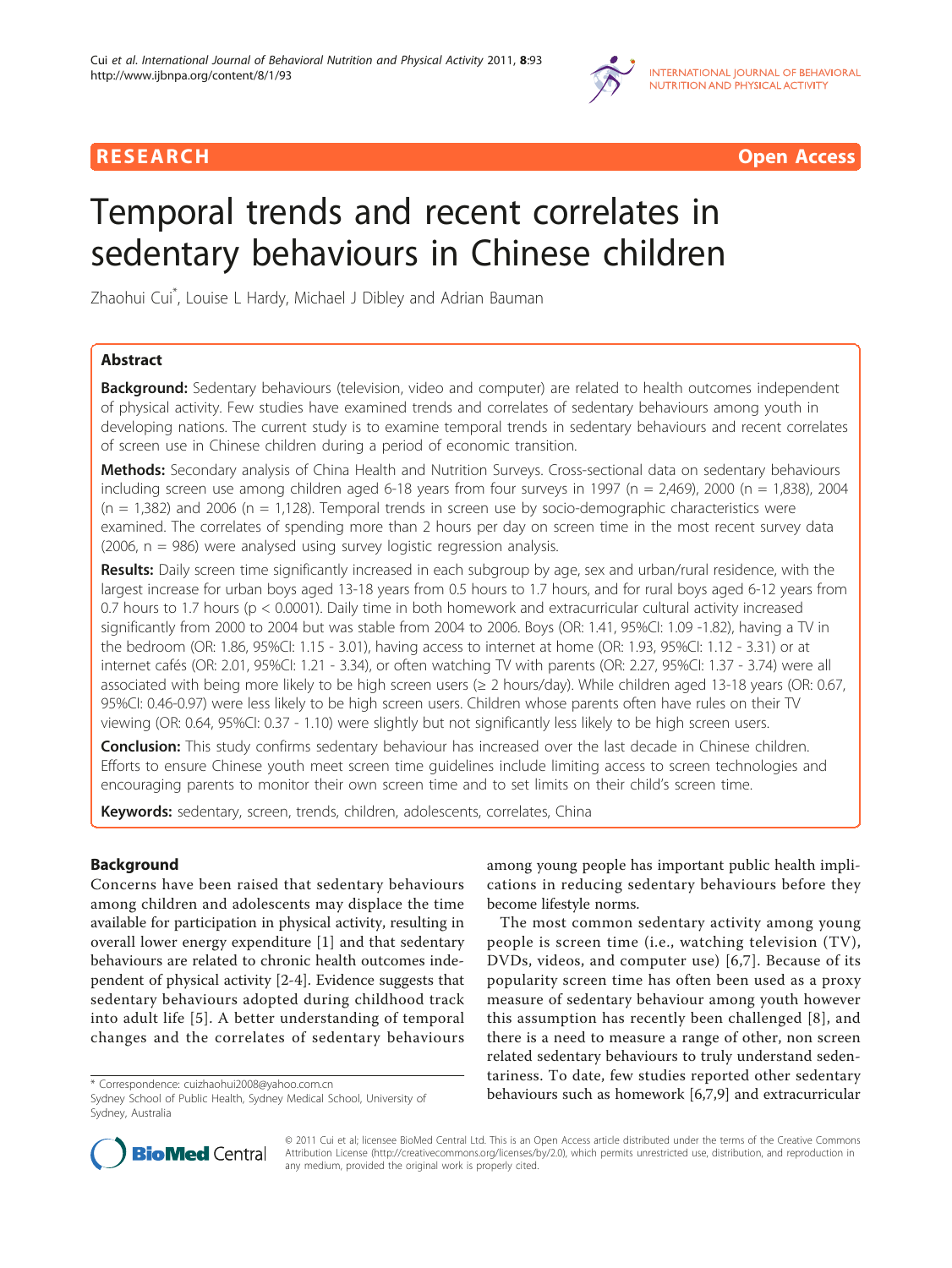cultural activity including reading, writing and drawing [[7,9\]](#page-6-0).

Much of the evidence on sedentary behaviours, including screen time, among young people comes from crosssectional surveys undertaken in developed countries [[7](#page-6-0),[10](#page-6-0)-[13\]](#page-7-0). Conversely, little is known about sedentary behaviours among youth in developing nations, such as China, where ownership of technologies associated with sedentariness, such as televisions and computers, have dramatically increased in parallel with rapid socioeconomic growth over the last decade [[14](#page-7-0)]. Further, the unique Chinese culture that has high expectations on children's academic performance may influence Chinese children's sedentary behaviours differently from those behaviours of children in developed countries.

For contemporary generations of Chinese children growing up in the fastest developing nation globally there is a greater risk of exposure to more sedentary activities. For this reason ascertaining the prevalence, correlates and temporal changes in sedentary behaviours, including screen time, have become a research priority. The lack of epidemiological information on sedentary behaviours from developing nations is a significant research gap. Information from developed nations is not necessarily applicable to countries under-going social and economic transition so there is a need to examine local data to inform appropriate interventions to change modifiable behaviours, such as sedentary activities. It is important to ascertain what the correlates of screen time are among Chinese children and adolescents and whether these differ from the correlates reported among Western youth. The purpose of this study was to examine the temporal trends and correlates of sedentary behaviours among youth using data from the four most recent China Health and Nutrition Surveys.

# Methods

#### Study design

The China Health and Nutrition Surveys (CHNS) are an ongoing series of cross-sectional household surveys (with a nested longitudinal cohort) conducted since 1989 in eight provinces in China with an additional province included in surveys conducted since 2000 surveys [[15](#page-7-0)]. The CHNS is not nationally representative; however the provinces selected provide significant variability in geography, economic development, and health indicators, so that they may be considered to be generally representative of China. Details of the survey design have been published elsewhere [[15\]](#page-7-0). Briefly, four counties within each province (1 low-, 2 middle- and 1 high-income, based on per capita income reported by the National Bureau of Statistics) were randomly selected using a weighted sampling scheme. In addition, the provincial capital city along with a lowerincome city was selected. Then the township capital and three villages within the counties and urban and suburban

neighbourhoods within the cities were randomly selected. Finally, twenty households were randomly selected within each neighbourhood and all individuals within a household were interviewed by trained investigators.

The survey protocols, instruments, and the process for obtaining informed consent for this study were approved by institutional review committees of the University of North Carolina at Chapel Hill and the National Institute for Nutrition and Food Safety, Chinese Center for Disease Control and Prevention.

#### Participants

Participants aged 6-18 years in the eight provinces that consecutively participated in all four surveys in 1997, 2000, 2004 and 2006 were included in the analysis. Older children were asked survey questions directly. Parents were present for interviews with children younger than 10 years and often assisted the child with answering, or answered the questions directly as a proxy for the child.

#### Measurements

Demographic information included the child's date of birth, sex, and family annual income. Per capita family annual income in Chinese currency (RMB) was obtained by dividing family annual income by household size. The per capita family annual income in each survey was inflated to values in 2009 by adjusting for consumer price index and then categorized into tertiles as high, medium and low income by urban and rural areas. Other information collected included the child's selfperceived weight status, whether there was a TV in the child's bedroom, internet access, family's rules on child's TV viewing, and parent-child TV co-viewing.

#### Sedentary time

Information on children's sedentary time was collected from children aged 6-18 years for the first time in 1997. In 1997, the questionnaire asked the child to report the usual time spent watching TV/video tapes. Since 2000, time spent doing homework, and extracurricular cultural activity including reading, writing and drawing was added to the CHNS. Since 2004, new questions asked about time spent watching VCDs and DVDs, playing video games and using computer as the private ownership of these technologies increased during this period [[14\]](#page-7-0). For the analysis of correlates of screen time, screen time was categorized into two groups (less than 2 hour per day and 2 hours per day or more) based on the international screen time recommendations [[16,17](#page-7-0)].

#### Statistical analysis

Participants are divided into two age groups (i.e. 6-12 years and 13-18 years) because they generally move into middle schools after 12 years old. The median time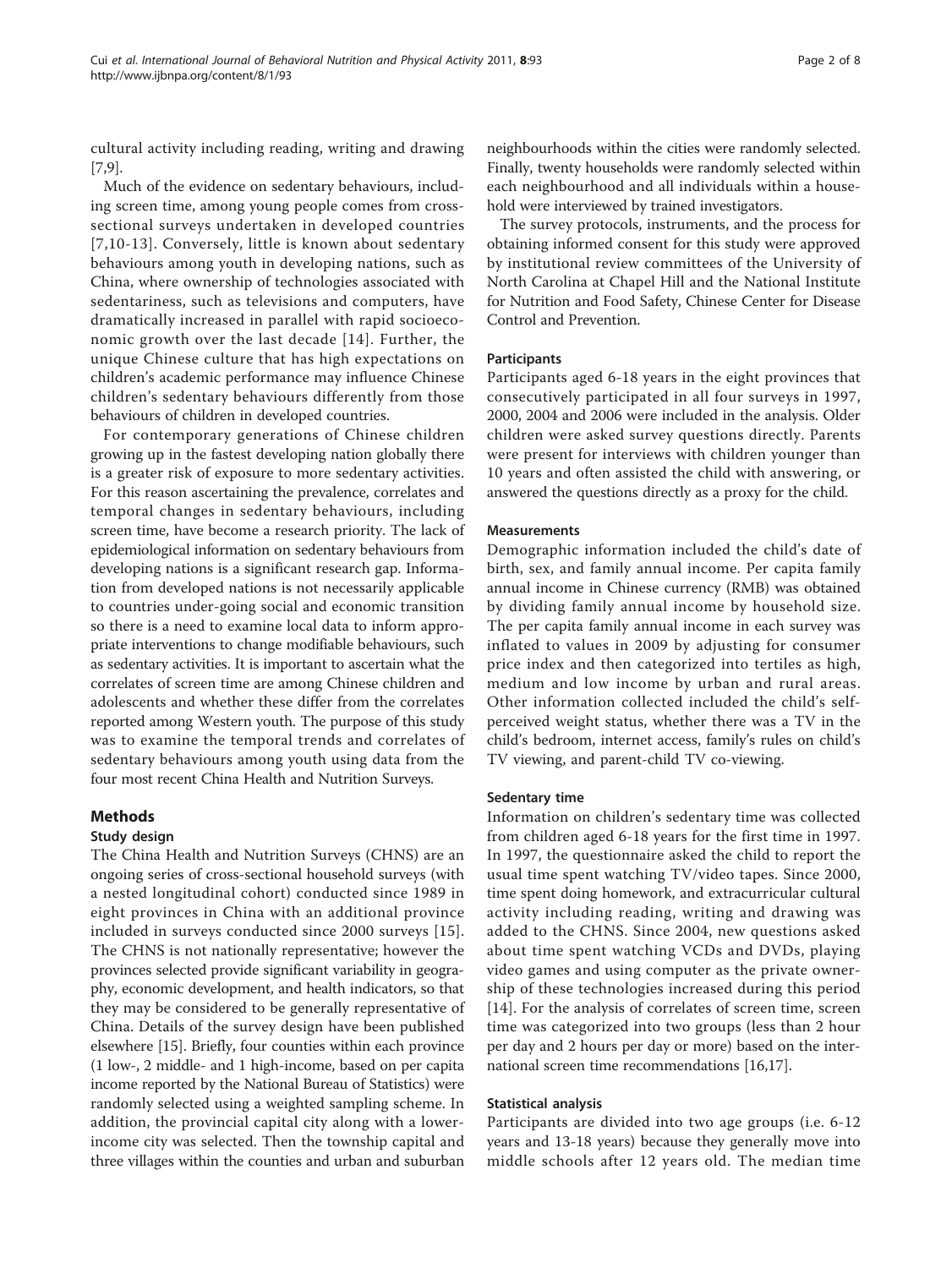spent on different sedentary activities per day in each survey was calculated by age group, sex, urban or rural residence. In each survey since 2000, the participants consist of two parts: newly recruited and those have been measured in previous surveys (i.e. nested cohort). There was no difference in the median times of sedentary activities across survey years between the newlyrecruited and the nested cohort participants. Thus,

median time and its trends from all participants were reported in this paper. The Kruskal-Wallis one-way analysis of variance was used to examine the difference in sedentary time between surveys in each subgroup.

In the analysis of correlates of screen time, survey logistic regression analysis was applied to account for intraclass correlation incurred by stratified multi-stage cluster random sampling, with "province" as strata variable and "county" as primary sampling unit. Stepwise elimination process was applied for model choice. Sociodemographic variables including age, sex, urban or rural residence and per capita family annual income were retained in the model. All the analyses were conducted using SAS (Version 9; SAS Institute, Cary, NC, USA).

#### Results

Table 1 summarises the characteristics of the participants in 1997, 2000, 2004 and 2006. In the four surveys, there were 2,469, 1,838, 1,382 and 1,128 children, respectively. The mean ages across surveys ranged from 11.7 years to 12.0 years ( $p < 0.01$ ). There was no significant difference in the proportion of urban or rural residence. The per capita family annual income increased from 4,389 RMB to 8,453 RMB in urban areas ( $p < 0.01$ ) and from 3,178 RMB to 5,187 RMB in rural areas ( $p < 0.0001$ ) between 1997 and 2006. The prevalence of spending more than 2 hours per day on screen time increased from approximately 10% in 1997 to approximately 40% in 2006 in both urban and rural areas ( $p < 0.0001$ ).

As shown in Table [2](#page-3-0), median screen time increased significantly in each subgroup by age, sex and region of residence from 1997 to 2006. The most significant increase in daily screen time in urban areas was among boys aged 13- 18 years from 0.5 hour in 1997 and 2000, to 1.4 hours in 2004 and to 1.7 hours in 2006 (p < 0.0001), and in rural areas for boys aged 6-12 years daily screen time increased from 0.7 hour in 1997 and 2000, to 1.3 hours in 2004 and to 1.7 hours in 2006 (p < 0.0001).

Table [2](#page-3-0) also shows a significant increase in time engaged in homework and extracurricular cultural activity time from 2000 to 2006. Although significant increases were found in each subgroup by age, sex and urban or rural residence in time on homework between 2000 and 2004, the time spent on homework was stable between 2004 and 2006 in most subgroups with the exception of an overall increase among participants aged 13-18 years and urban girls aged 13-18 years. A similar universal increasing trend was found in extracurricular cultural activity between 2000 and 2004, but it was stable in all subgroups between 2004 and 2006.

#### Table 1 Characteristics of the study population from 1997 to 2006: China Health and Nutrition Surveys

|                                                                                 | Survey year     |                 |                 |                 |  |  |
|---------------------------------------------------------------------------------|-----------------|-----------------|-----------------|-----------------|--|--|
|                                                                                 | 1997            | 2000            | 2004            | 2006            |  |  |
| n                                                                               | 2469            | 1838            | 1382            | 1128            |  |  |
| Age (yrs, mean $\pm$ SD)**                                                      | $11.7 \pm 3.1$  | $12.0 \pm 2.9$  | $12.0 \pm 3.2$  | $11.7 \pm 3.2$  |  |  |
| Male $(\%)$                                                                     | 52.5            | 54.0            | 52.6            | 53.1            |  |  |
| Urban (%)                                                                       | 29.6            | 29.4            | 29.4            | 28.9            |  |  |
| Per capita family annual income (RMB <sup>§</sup> , mean $\pm$ SD) <sup>†</sup> |                 |                 |                 |                 |  |  |
| Urban**                                                                         | $4389 \pm 3090$ | $5806 \pm 4957$ | $6980 \pm 6368$ | $8453 \pm 8570$ |  |  |
| Rural***                                                                        | $3178 \pm 2605$ | $3728 \pm 3042$ | 4799 $\pm$ 4781 | $5187 \pm 7820$ |  |  |
| Prevalence of screen time $\geq$ 2 hrs/d (%, Urban)                             |                 |                 |                 |                 |  |  |
| Boys aged 6-12 yrs*                                                             | 13.3            | 16.4            | 31.7            | 36.7            |  |  |
| Boys aged 13-18 yrs***                                                          | 11.2            | 11.1            | 42.9            | 44.3            |  |  |
| Girls aged 6-12 yrs***                                                          | 13.5            | 11.3<br>33.7    |                 | 27.2            |  |  |
| Girls aged 13-18 yrs***                                                         | 9.7             | 8.5             | 25.3            | 34.7            |  |  |
| Prevalence of screen time $\geq$ 2 hrs/d (%, Rural)                             |                 |                 |                 |                 |  |  |
| Boys aged 6-12 yrs***                                                           | 9.4             | 11.5            | 30.3            | 46.7            |  |  |
| Boys aged 13-18 yrs***                                                          | 5.7             | 7.6             | 22.9            | 32.5            |  |  |
| Girls aged 6-12 yrs***                                                          | 10.2            | 11.6            | 28.4            | 42.3            |  |  |
| Girls aged 13-18 yrs***                                                         | 3.0             | 8.3             | 16.7            | 24.6            |  |  |

 $*P < 0.01$ .  $*P < 0.001$ .  $**P < 0.0001$ 

§ RMB denotes Chinese currency.

† The per capita family annual income in each survey year was inflated to values in 2009 by adjusting for consumer price index.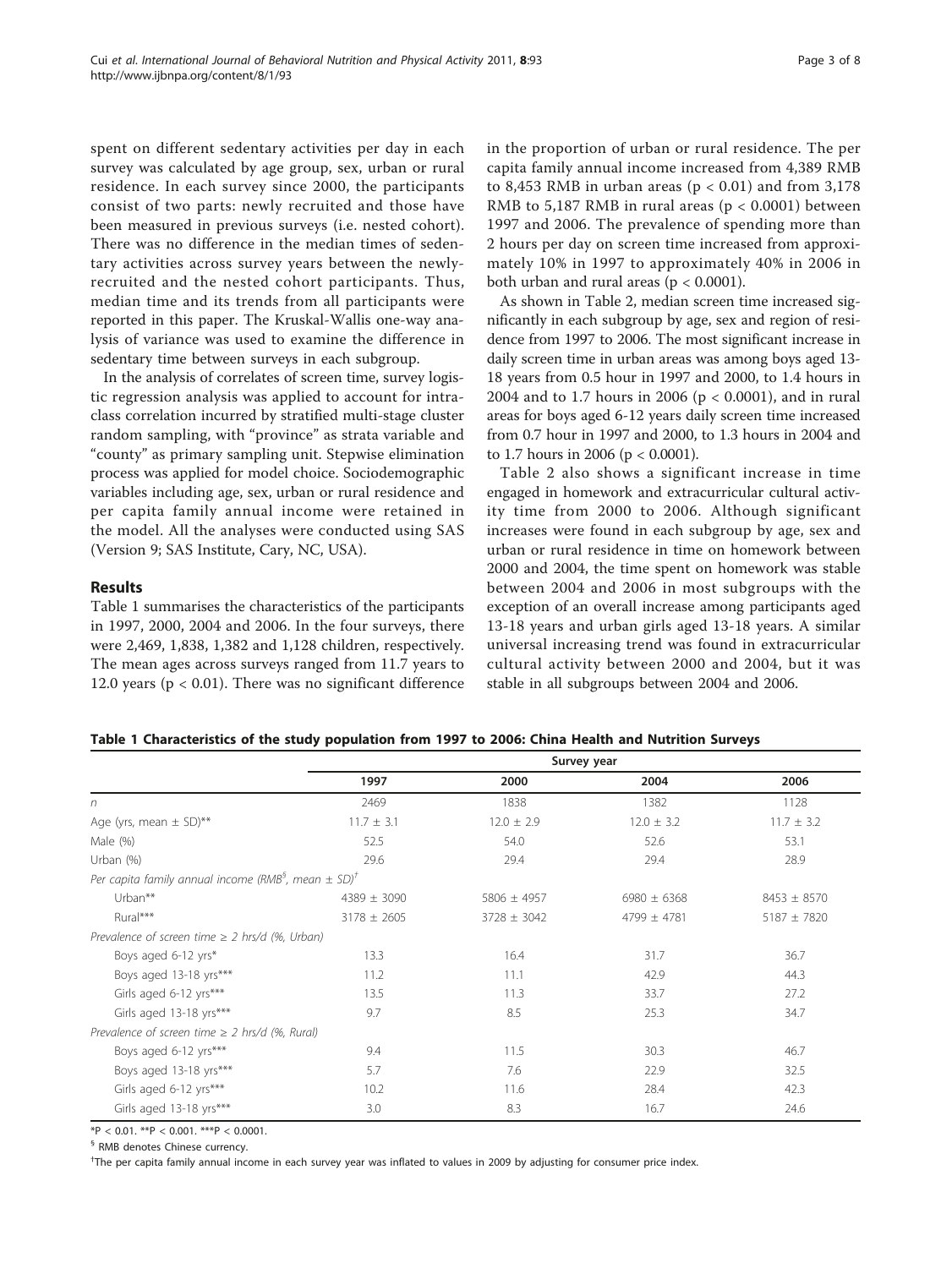|                                              |                          | Urban    |      |      | Rural                    |          |      |      |
|----------------------------------------------|--------------------------|----------|------|------|--------------------------|----------|------|------|
|                                              | 1997                     | 2000     | 2004 | 2006 | 1997                     | 2000     | 2004 | 2006 |
| Screen time (hrs/d) <sup>+</sup>             |                          |          |      |      |                          |          |      |      |
| Boys aged 6-12 yrs***                        | 0.9                      | 0.6      | 1.3  | 1.3  | 0.7                      | 0.7      | 1.3  | 1.7  |
| Boys aged 13-18 yrs***                       | 0.5                      | 0.5      | 1.4  | 1.7  | 0.4                      | 0.4      | 1.0  | 1.3  |
| Girls aged 6-12 yrs***                       | 0.9                      | 0.6      | 1.3  | 1.2  | 0.7                      | 0.7      | 1.3  | 1.6  |
| Girls aged 13-18 yrs***                      | 0.5                      | 0.5      | 1.2  | 1.3  | 0.3                      | 0.4      | 1.0  | 1.1  |
| Homework (hrs/d)                             |                          |          |      |      |                          |          |      |      |
| Boys aged 6-12 yrs                           |                          | $0.6***$ | 1.0  | 0.9  | $\overline{\phantom{a}}$ | $0.6***$ | 1.0  | 1.0  |
| Boys aged 13-18 yrs***                       | $\overline{\phantom{a}}$ | 0.7      | 1.5  | 1.7  | $\overline{\phantom{a}}$ | 0.8      | 1.0  | 1.2  |
| Girls aged 6-12 yrs***                       | $\overline{\phantom{a}}$ | 0.7      | 1.2  | 1.2  | $\overline{\phantom{a}}$ | 0.6      | 1.0  | 1.0  |
| Girls aged 13-18 yrs***                      | $\overline{\phantom{a}}$ | 0.9      | 1.6  | 1.9  | $\overline{\phantom{0}}$ | 0.9      | 1.5  | 1.3  |
| Extracurricular reading, writing and drawing |                          |          |      |      |                          |          |      |      |
| Boys aged 6-12 yrs                           |                          | $0.1***$ | 0.4  | 0.5  | $\overline{\phantom{a}}$ | $0.1***$ | 0.2  | 0.3  |
| Boys aged 13-18 yrs***                       |                          | 0.1      | 0.5  | 0.4  | $\overline{\phantom{a}}$ | 0.1      | 0.4  | 0.4  |
| Girls aged 6-12 yrs                          | $\overline{\phantom{a}}$ | $0.3*$   | 0.5  | 0.5  | $\overline{\phantom{a}}$ | 0.1      | 0.0  | 0.3  |
| Girls aged 13-18 yrs***                      | $\overline{\phantom{a}}$ | 0.2      | 0.5  | 0.5  | $\overline{a}$           | 0.1      | 0.6  | 0.5  |

<span id="page-3-0"></span>Table 2 Median daily hours for screen time, home work and extracurricular reading, writing and drawing among Chinese youth by sex and age from 1997 to 2006§

§ The NPAR1WAY Procedure was used to examine the difference between survey years.

† Screen time denotes time on watching TV, videotapes in 1997 and 2000, and on TV, videotapes, VCDs, DVDs, video games, computer usage in 2004 and 2006.  $*P < 0.01$ .  $*P < 0.001$ .  $*P < 0.0001$ .

Table [3](#page-4-0) presents the correlates of spending more than 2 hours per day in screen time from the analysis in the most recent CHNS (i.e., 2006). Children aged 13-18 years were 33% less likely (OR: 0.67, 95%CI: 0.46-0.97) to spend more than 2 hours per day on screen behaviours compared with those aged 6-12 years. Boys were 1.41 times (OR: 1.41, 95%CI: 1.09 -1.82) more likely to exceed the 2 hour per day screen time limit compared with girls. Children with a TV in their bedrooms were 86% more likely (OR: 1.86, 95%CI: 1.15 - 3.01) to spend more than 2 hours per day on screen time than those without a TV in their bedroom. Similarly, children with access to internet at home or at internet cafés were twice as likely to exceed the 2 hour per day screen time limit as those without access to internet. Compared with those children who seldom watched TV with their parents, children who often watched TV with their parents were 2.27 times (OR: 2.27, 95%CI: 1.37 - 3.74) more likely to spend more than 2 hours per day on screen. Children whose parents often set rules about their TV viewing were 36% less likely (OR: 0.64, 95%CI: 0.37 - 1.10) to spend more than 2 hours per day on screen time compared with those whose parents seldom had rules about their TV viewing although it was not statistically significant  $(P = 0.075)$ .

## **Discussion**

The findings from this study showed significant increases in screen time, homework and extracurricular cultural activity across the survey period for all ages among boys and girls. Further, there was strong evidence to show that the prevalence of Chinese youth who exceed the recommended screen time guideline increased significantly over the last decade. Using the most recent survey data (i.e., 2006) the study also found that the correlates of spending more than 2 hours per day on screen time were similar to those reported among Western youth. The odds of high screen time among Chinese youth were strongly associated with younger aged boys, participants with a TV in the bedroom [\[18](#page-7-0)-[21\]](#page-7-0), having access to internet at internet cafés or at home, co-viewing TV with their parents [[22,23](#page-7-0)] and having no parental rules about their TV viewing [[18,23](#page-7-0)-[26](#page-7-0)]. Few studies have examined sedentary behaviour in Chinese youth and this study makes a unique contribution to our understanding of national trends and current correlates of sedentary behaviours and screen time among Chinese children and adolescents.

Only a few studies have assessed temporal trends in screen time [[5,](#page-6-0)[27](#page-7-0),[28\]](#page-7-0) among children in developed nations, none from developing countries, and no studies have examined temporal trends of non screen time sedentary activities such as homework and other extracurricular cultural activities. The present analysis found a significant increase in both screen time and the proportion of young Chinese spending 2 or more hours per day on screen time over the last decade. The trends in our analysis are consistent with previous studies from developed countries [\[5,](#page-6-0)[27\]](#page-7-0) but reveal more rapid increases than previously reported. Our findings coincide with the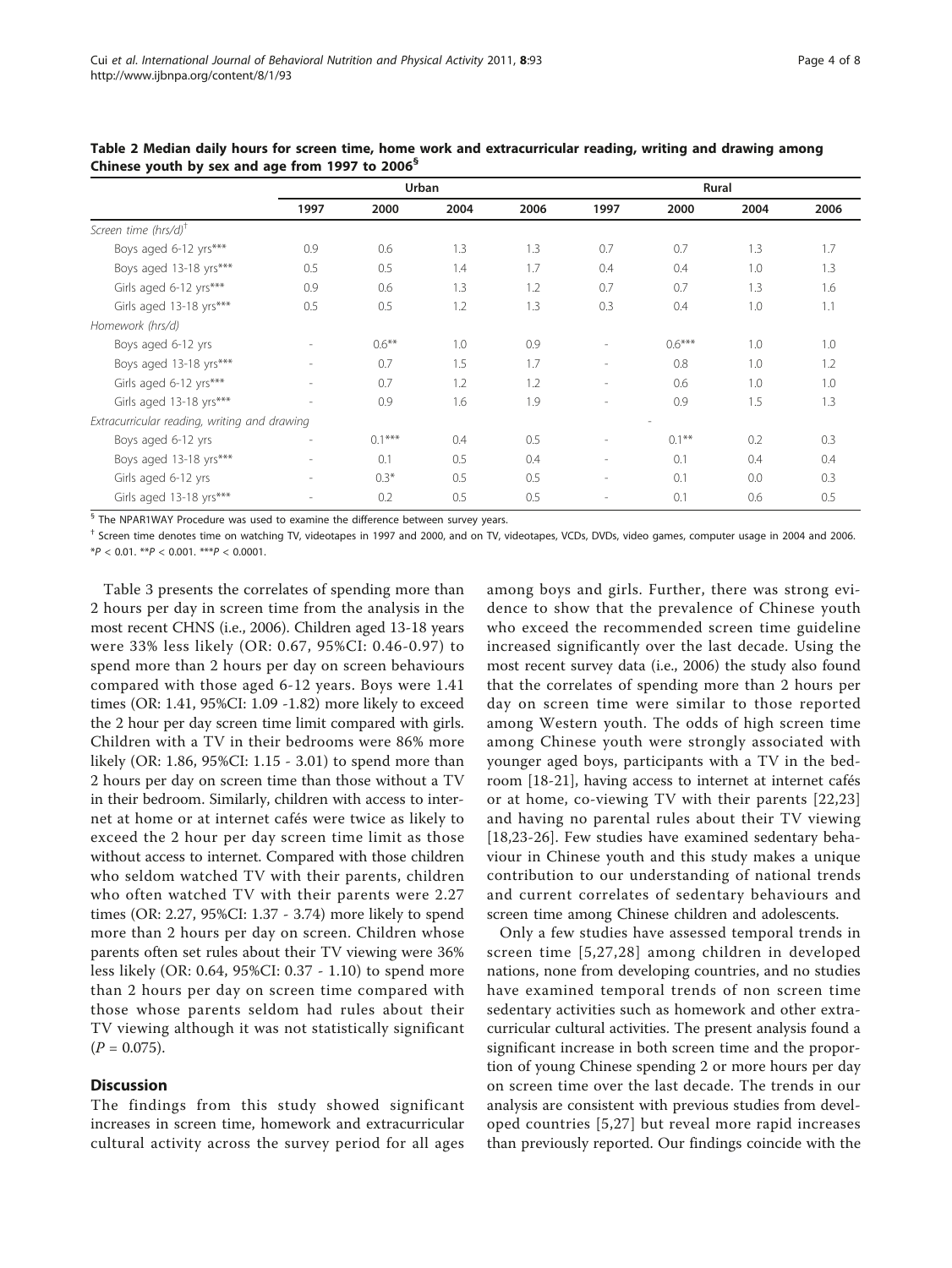|                                            | $\geq$ 2 hrs/d (%) | <b>Unadjusted OR</b>   | <b>Adjusted OR</b>  |
|--------------------------------------------|--------------------|------------------------|---------------------|
| Age                                        |                    |                        |                     |
| 6-12 yrs                                   | 42.9               | 1.0                    | 1.0                 |
| 13-18 yrs                                  | 32.4               | $0.64$ $(0.45 - 0.91)$ | $0.67(0.46 - 0.97)$ |
| Sex                                        |                    |                        |                     |
| Girls                                      | 34.3               | 1.0                    | 1.0                 |
| Boys                                       | 43.9               | 1.49 (1.17-1.91)       | $1.41(1.09-1.82)$   |
| Region                                     |                    |                        |                     |
| Rural                                      | 41.9               | 1.0                    |                     |
| Urban                                      | 33.2               | $0.69$ $(0.39-1.23)$   | $0.62(0.36 - 1.09)$ |
| Per capita family income                   |                    |                        |                     |
| Low                                        | 40.7               | 1.0                    | 1.0                 |
| Medium                                     | 41.0               | $1.01$ $(0.67 - 1.54)$ | $1.02(0.68 - 1.53)$ |
| High                                       | 36.5               | $0.84(0.55-1.27)$      | $0.84(0.56 - 1.26)$ |
| Self-perceived weight status               |                    |                        |                     |
| Healthy weight                             | 39.0               | 1.0                    |                     |
| Underweight                                | 44.7               | 1.27(0.77-2.08)        |                     |
| Overweight/obesity                         | 33.8               | $0.80(0.45-1.41)$      |                     |
| TV in child's bedroom                      |                    |                        |                     |
| No                                         | 37.6               | 1.0                    | 1.0                 |
| Yes                                        | 51.7               | 1.77 (1.09-2.87)       | $1.86(1.15 - 3.01)$ |
| Internet access in internet cafés          |                    |                        |                     |
| No                                         | 37.8               | 1.0                    | 1.0                 |
| Yes                                        | 48.3               | 1.54 (0.91-2.60)       | $2.01(1.21 - 3.34)$ |
| Internet access at home                    |                    |                        |                     |
| <b>No</b>                                  | 38.9               | 1.0                    | 1.0                 |
| Yes                                        | 44.9               | 1.28 (0.77-2.14)       | $1.93(1.12 - 3.31)$ |
| Internet access at relative/friend's home  |                    |                        |                     |
| No                                         | 39.4               | 1.0                    |                     |
| Yes                                        | 40.0               | $1.03(0.60-1.75)$      |                     |
| Watching TV with parent(s)                 |                    |                        |                     |
| Seldom                                     | 31.4               | 1.0                    | 1.0                 |
| Sometimes                                  | 36.9               | 1.28 (0.88-1.87)       | $1.26(0.86 - 1.86)$ |
| Often                                      | 51.3               | 2.30 (1.44-3.69)       | $2.27(1.37 - 3.74)$ |
| Family's rules about TV viewing            |                    |                        |                     |
| Seldom                                     | 41.4               | 1.0                    | 1.0                 |
| Sometimes                                  | 41.3               | $0.99(0.66 - 1.49)$    | $1.02(0.69 - 1.50)$ |
| Often                                      | 30.4               | $0.62$ $(0.37-1.04)$   | $0.64(0.37 - 1.10)$ |
| Family ask you engage in physical activity |                    |                        |                     |
| Don't care                                 | 39.6               | 1.0                    |                     |
| More physical activity                     | 38.3               | $0.95(0.66-1.36)$      |                     |
| Less physical activity                     | 46.0               | 1.30 (0.65-2.60)       |                     |

#### <span id="page-4-0"></span>Table 3 Correlates of spending more than 2 hours/day of screen time outside school in Chinese children in 2006  $(n = 986)^{5}$

§ Stepwise backward elimination SURVEYLOGISTIC regression was used to model the correlates initially from a full model with all variables in the left column in the Table.

economic transitioning which is occurring in China. During this period in China there was a rapid increase in the family income, in the ownership of televisions, video players and computers [[14](#page-7-0)], and in the prevalence of child obesity [[29](#page-7-0)]. Two studies which have examined sedentary trends among youth, using screen time as a proxy measure, reported decreasing or stable trends in

TV time, probably because TV time was substituted by other multiple new entertainment options [\[28,30\]](#page-7-0).

Studies in Chinese adults suggested that the decline in physical activity were associated with urbanization [[31](#page-7-0),[32](#page-7-0)]. Increases in urbanization in many developing nations, including China, have associated with a rapid transition to a more sedentary lifestyle through the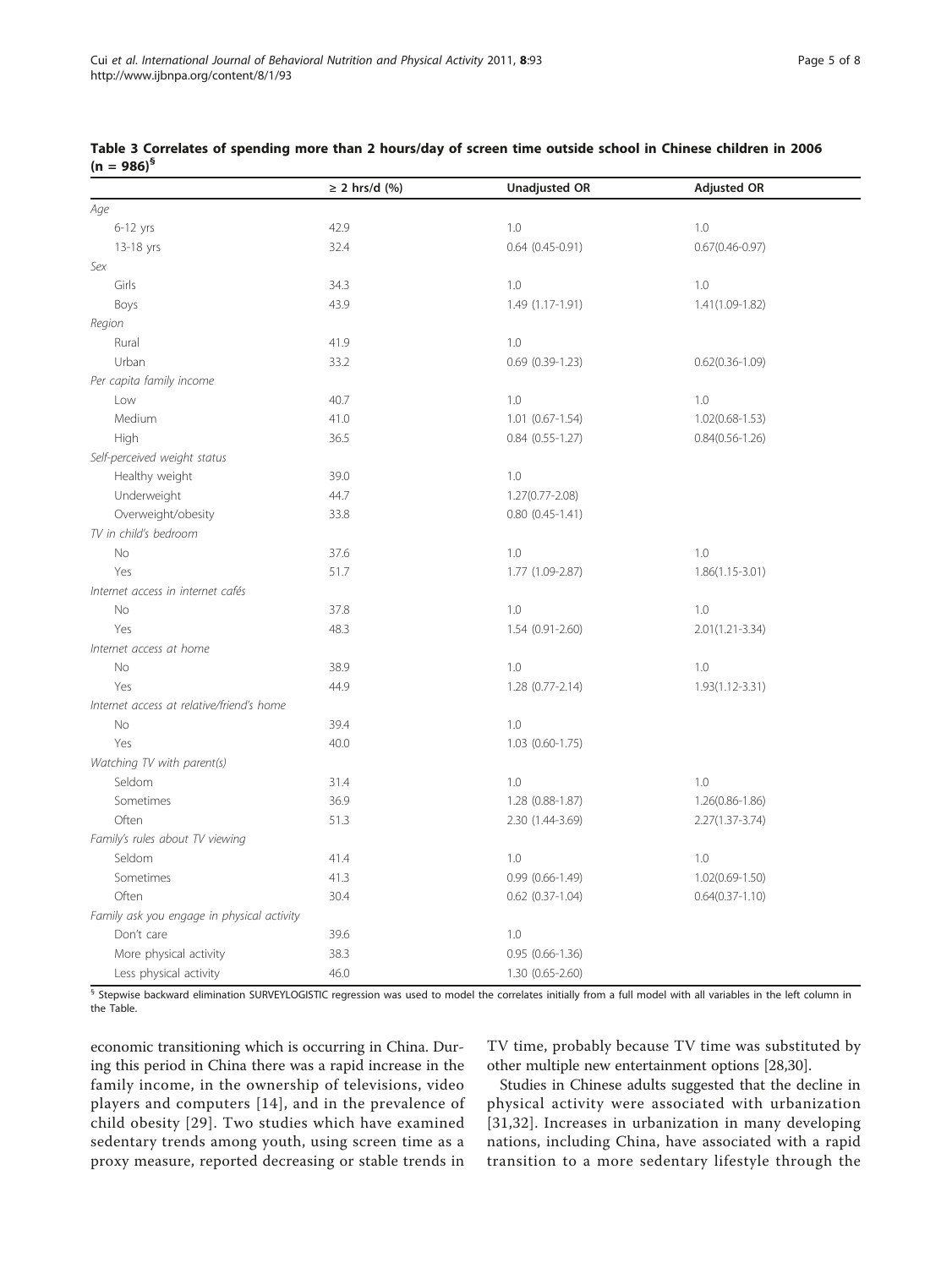acquisition of new technologies [[32-34\]](#page-7-0). In countries which are undergoing rapid social transition, interventions to reduce sedentary time and to promote physical activity in different settings (school, home, transport, neighbourhood recreation facilities etc.) should be implemented to counter the negative health impact of urbanization [\[31,35\]](#page-7-0).

Studies among Western youth in the US [[36](#page-7-0)], UK [[7](#page-6-0)], France [\[27\]](#page-7-0), Canada [[9](#page-6-0)] and Australia [[6,](#page-6-0)[13](#page-7-0)] conducted between 1999 and 2006 have reported that approximately two-thirds of youth exceed the screen time guidelines and that the average screen time among Western youth was approximately 2.5 hours per day. In Mexico City, youth watched TV for 2.4 hours per day and videos for 0.9 hours per day in 1997, respectively, with a 40% of youth exceeding the screen time guidelines [[37](#page-7-0)]. Another developing country from South America, Brazil [[38\]](#page-7-0), reported a 2.7 hours per day of screen time among their youth in 2005-2006. These findings are in contrast to the current study findings and other findings from Asian based studies which indicate screen time is lower among youth in a range of Asian countries compared with Western and South American youth. However screen use in Asia was related to the economic prosperity of the country. For example the prevalence in this study of exceeding the screen time guideline in 2006 was between 25% - 45% with a median screen time of 85 minutes per day, consistent with a previous study in China [[39\]](#page-7-0), while in Vietnam the prevalence was 19.1% [\[40](#page-7-0)]. In developed Asian nations such as Japan [[41\]](#page-7-0), the prevalence of exceeding the screen time guideline was 47.1% and in Korea [[42\]](#page-7-0), the average youth watches television for 2.6 hours per day and an additional 2.3 hours per day on a computer. Early comparisons indicated that Filipino youth watched substantially more hours of television than did Chinese youth in 1997 (1.9  $\pm$  1.2 vs. 0.5  $\pm$ 0.6 hour/day) [\[43\]](#page-7-0).

Of the few studies [\[7,9](#page-6-0)] which have examined other sedentary behaviours, such as homework, this study found that the time Chinese children reported spending on homework was much higher than the time reported by children in developed countries. In the current study, two thirds of Chinese children (64.5%) in 2006 spent one or more hours per day on homework which was three times higher than youth from Canada (22.9% in 2005-2006) [[9](#page-6-0)], the UK (around 30% in 2002) [[7](#page-6-0)] and Australia [\[6](#page-6-0)]. This difference in time on homework may due to a more academic-oriented culture in China than in Western countries, which is supported by literature report that Asian Australian children spent more time on homework than Caucasian children [[9](#page-6-0)].

The decrease in the prevalence of spending more than 2 hours per day on screen time with age among rural youth in this study was inconsistent with previous cross-sectional [[13,25,26,44](#page-7-0)] and longitudinal [[5,](#page-6-0)[45](#page-7-0)] studies that indicated screen time increases with age. This decline with age in screen time may be explained by the unique Chinese setting in which most rural high schools are boarding schools where adolescents have limited access to screen facilities. Also, it may be because adolescents attending high schools have more extracurricular academic activities like homework and night classes, as our analysis showed that older children spent more time on homework. Also, adolescents may shift screen time to non-screen sedentary behaviours, like talking with friends and listening to music [\[12](#page-6-0)]. In urban areas, the proportion of children exceeding screen time guidelines shifted from younger children to older children. This may be because urban adolescents have had progressively greater accessibility to screen-based devices [[25](#page-7-0)]. Consistent with previous studies  $[12,13,25,26,45]$  $[12,13,25,26,45]$  $[12,13,25,26,45]$  $[12,13,25,26,45]$  $[12,13,25,26,45]$  $[12,13,25,26,45]$  $[12,13,25,26,45]$ , our study found that boys reported more hours of sedentary activity than girls [[28,45](#page-7-0)]. This may be partly explained by girls taking part in more varied activities other than screen behaviours, such as homework and extracurricular cultural activities as found in our study and in previous studies [\[6,9](#page-6-0)].

Consistent with previous reports [\[20,21,46,47](#page-7-0)], this study found that the presence of a TV in the child's bedroom had a strong positive association with high screen use among children and adolescents. Access to internet at home or at internet cafés also showed a positive association with high screen use. A further analysis found that only a small proportion (4.4%) of rural children had internet access at home, indicating that the internet time of rural children may be mainly attributed to internet café usage. The strong association between these environmental factors with screen time suggests that child's screen time could be reduced by relatively simple changes such as removing the TV from the child's bedroom or limiting their access to the internet.

Although it might be unreasonable to create an electronic media-free home environment, parental rules on children's use of screen technologies may restrict the screen time of children without loss of the benefits of access to these media. Our results demonstrated that parental rules on youths' TV viewing were associated with higher screen time, although it was not statistically significant, which is consistent with previous study findings [\[23](#page-7-0)-[26,46\]](#page-7-0). Interestingly, this association was stronger when rules were 'often' present compared with 'sometimes' present, which suggests that a threshold may exist for the intensity of rules.

Consistent with previous studies [\[22,26](#page-7-0)], our study found a strong positive association between parent-child co-viewing TV and the child's screen time. These findings indicate that parents may influence their child's screen behaviours through role modelling and therefore interventions that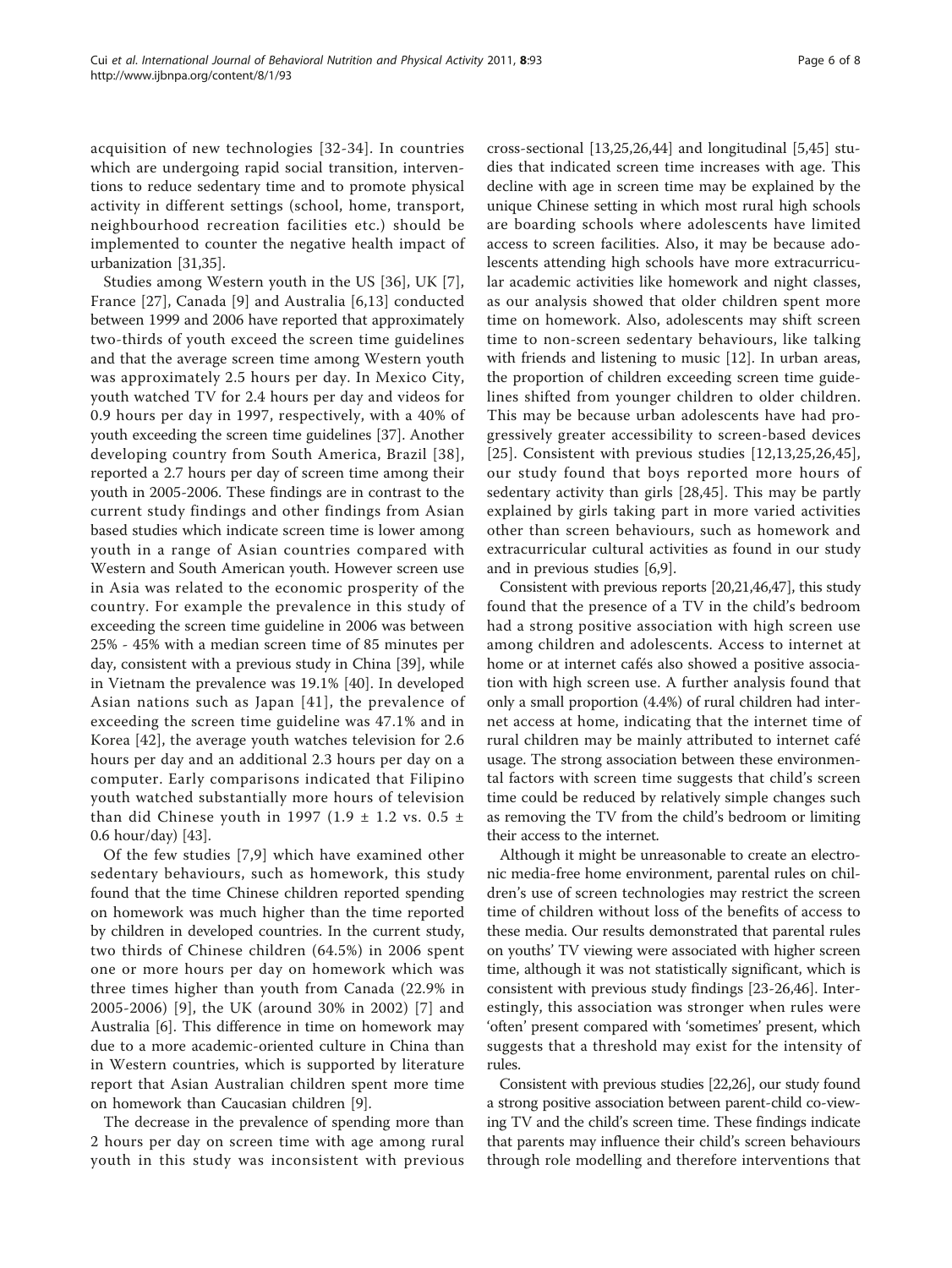<span id="page-6-0"></span>target both child and parental TV viewing may be more effective in reducing children's screen use [[26](#page-7-0)].

#### Limitations and strengths

One of the strengths of this study is the large population, selected to represent Chinese youth in rural and urban China. In addition, the sampling and data collection methods were identical in each survey. Also, short intervals between surveys allowed us to carefully examine the trends in sedentary behaviours in China. One of the limitations of the study is that the cross-sectional data limits inference of causality in the analysis of correlates of high screen use. Additionally, over time the questions on the CHNS changed to reflect the emerging screen technologies in China. For example, questions on computer time were added in 2004 as household ownership of computers changed. In China there were 9.7 computers per 100 urban households in 2000, but this had increased to 33.1 computers per 100 urban households by 2004 [\[14](#page-7-0)]. The addition of VCD and DVD use to the questionnaire slightly lagged behind the increase in ownership of these devices in China, which moved from 7.9 in 1997 to 37.5 in 2000 per 100 urban households [\[14\]](#page-7-0). The overall trends in screen time between 2000 and 2004 were not influenced by this lag in introducing questions about use of VCD and DVD because of the very low proportion (14.2%) and average time of usage (0.1 hour/day) in the study population in 2000.

Another limitation is that the CHNS data is not weighted because the sampling frame was not available in 1989 when the sites were selected, thus the findings may not be generalized to the population from which the sample was drawn. However, the unweighted analysis may not change the temporal trends in the sedentary behaviours in this population considering the comparable sample characteristics of sex and region of residence between surveys and the stratified analysis by age, sex and region of residence. Finally, although non-independent samples across survey years may be not ideal for the examination of temporal trends, our analysis found similar median times and temporal trends in sedentary activities with those obtained from the separate analysis using only newly recruited participants.

# Conclusion

This study shows that sedentary behaviour and screen time increased among a large population sample of Chinese children aged 6-18 years between 1997 and 2006. This increase occurred during a time of economic and social transition, where access to screen technologies increased. It would appear that as China continues to prosper many Chinese children are potentially at risk of adopting sedentary lifestyles typically associated with Western youth. Efforts should aim to ensure Chinese

youth meet screen time guidelines, including limiting access to screen technologies and encouraging parents to monitor their own screen time and to set limits on their child's screen time.

#### List of abbreviations

CHNS: China Health and Nutrition Survey; TV: Television

#### Acknowledgements

We thank the National Institute of Nutrition and Food Safety, China Center for Disease Control and Prevention, Carolina Population Center, the University of North Carolina at Chapel Hill, the NIH (R01-HD30880, DK056350, and R01- HD38700) and the Fogarty International Center, NIH for financial support for the CHNS data collection and analysis files. We also thank the Australian Agency for International Development (AusAID) for funding Zhaohui Cui's doctoral scholarship in International Public Health at the University of Sydney, Australia, and this analysis, which is part of the requirements for his PhD studies.

#### Authors' contributions

ZC performed the statistical analysis and drafted the manuscript. LH guided the statistical analysis and critically revised the manuscript. MD provided suggestions in the statistical analysis and approved the final manuscript. AB supervised the analysis and revised the manuscript. All authors read and approved the final manuscript.

#### Competing interests

The authors declare that they have no competing interests.

#### Received: 4 April 2011 Accepted: 26 August 2011 Published: 26 August 2011

#### References

- 1. British Heart Foundation: Couch kids: The continuing epidemic London: British Heart Foundation; 2004.
- 2. Ekelund U, Brage S, Froberg K, Harro M, Anderssen SA, Sardinha LB, Riddoch C, Andersen LB: [TV viewing and physical activity are](http://www.ncbi.nlm.nih.gov/pubmed/17194189?dopt=Abstract) [independently associated with metabolic risk in children: the European](http://www.ncbi.nlm.nih.gov/pubmed/17194189?dopt=Abstract) [Youth Heart Study.](http://www.ncbi.nlm.nih.gov/pubmed/17194189?dopt=Abstract) PLoS medicine 2006, 3:e488.
- 3. Hardy LL, Dobbins TA, Denney-Wilson EA, Okely AD, Booth ML: [Sedentariness, small-screen recreation, and fitness in youth.](http://www.ncbi.nlm.nih.gov/pubmed/19135904?dopt=Abstract) Am J Prev Med 2009, 36:120-125.
- 4. Hardy LL, Denney-Wilson E, Thrift AP, Okely AD, Baur LA: [Screen time and](http://www.ncbi.nlm.nih.gov/pubmed/20603465?dopt=Abstract) [metabolic risk factors among adolescents.](http://www.ncbi.nlm.nih.gov/pubmed/20603465?dopt=Abstract) Arch Pediatr Adolesc Med 2010, 164:643-649.
- 5. Nelson MC, Neumark-Stzainer D, Hannan PJ, Sirard JR, Story M: [Longitudinal and secular trends in physical activity and sedentary](http://www.ncbi.nlm.nih.gov/pubmed/17142492?dopt=Abstract) [behavior during adolescence.](http://www.ncbi.nlm.nih.gov/pubmed/17142492?dopt=Abstract) Pediatrics 2006, 118:e1627-1634.
- 6. Hardy LL, Dobbins T, Booth ML, Denney-Wilson E, Okely AD: [Sedentary](http://www.ncbi.nlm.nih.gov/pubmed/17209269?dopt=Abstract) [behaviours among Australian adolescents.](http://www.ncbi.nlm.nih.gov/pubmed/17209269?dopt=Abstract) Aust N Z J Public Health 2006, 30:534-540.
- 7. Gorely T, Biddle SJ, Marshall SJ, Cameron N: [The prevalence of leisure time](http://www.ncbi.nlm.nih.gov/pubmed/19922044?dopt=Abstract) [sedentary behaviour and physical activity in adolescent boys: An](http://www.ncbi.nlm.nih.gov/pubmed/19922044?dopt=Abstract) [ecological momentary assessment approach.](http://www.ncbi.nlm.nih.gov/pubmed/19922044?dopt=Abstract) Int J Pediatr Obes 2009, 4:289-298.
- 8. Biddle SJ, Gorely T, Marshall SJ: [Is television viewing a suitable marker of](http://www.ncbi.nlm.nih.gov/pubmed/19809858?dopt=Abstract) [sedentary behavior in young people?](http://www.ncbi.nlm.nih.gov/pubmed/19809858?dopt=Abstract) Ann Behav Med 2009, 38:147-153.
- 9. Leatherdale ST, Wong SL: [Modifiable characteristics associated with](http://www.ncbi.nlm.nih.gov/pubmed/18465435?dopt=Abstract) [sedentary behaviours among youth.](http://www.ncbi.nlm.nih.gov/pubmed/18465435?dopt=Abstract) Int J Pediatr Obes 2008, 3:93-101.
- 10. Guthold R, Cowan MJ, Autenrieth CS, Kann L, Riley LM: [Physical activity](http://www.ncbi.nlm.nih.gov/pubmed/20304415?dopt=Abstract) [and sedentary behavior among schoolchildren: a 34-country](http://www.ncbi.nlm.nih.gov/pubmed/20304415?dopt=Abstract) [comparison.](http://www.ncbi.nlm.nih.gov/pubmed/20304415?dopt=Abstract) J Pediatr 2010, 157:43-49.
- 11. Sisson SB, Church TS, Martin CK, Tudor-Locke C, Smith SR, Bouchard C, Earnest CP, Rankinen T, Newton RL, Katzmarzyk PT: [Profiles of sedentary](http://www.ncbi.nlm.nih.gov/pubmed/19922052?dopt=Abstract) [behavior in children and adolescents: the US National Health and](http://www.ncbi.nlm.nih.gov/pubmed/19922052?dopt=Abstract) [Nutrition Examination Survey, 2001-2006.](http://www.ncbi.nlm.nih.gov/pubmed/19922052?dopt=Abstract) Int J Pediatr Obes 2009, 4:353-359.
- 12. Olds T, Wake M, Patton G, Ridley K, Waters E, Williams J, Hesketh K: [How do](http://www.ncbi.nlm.nih.gov/pubmed/19101460?dopt=Abstract) [school-day activity patterns differ with age and gender across](http://www.ncbi.nlm.nih.gov/pubmed/19101460?dopt=Abstract) [adolescence?](http://www.ncbi.nlm.nih.gov/pubmed/19101460?dopt=Abstract) J Adolesc Health 2009, 44:64-72.